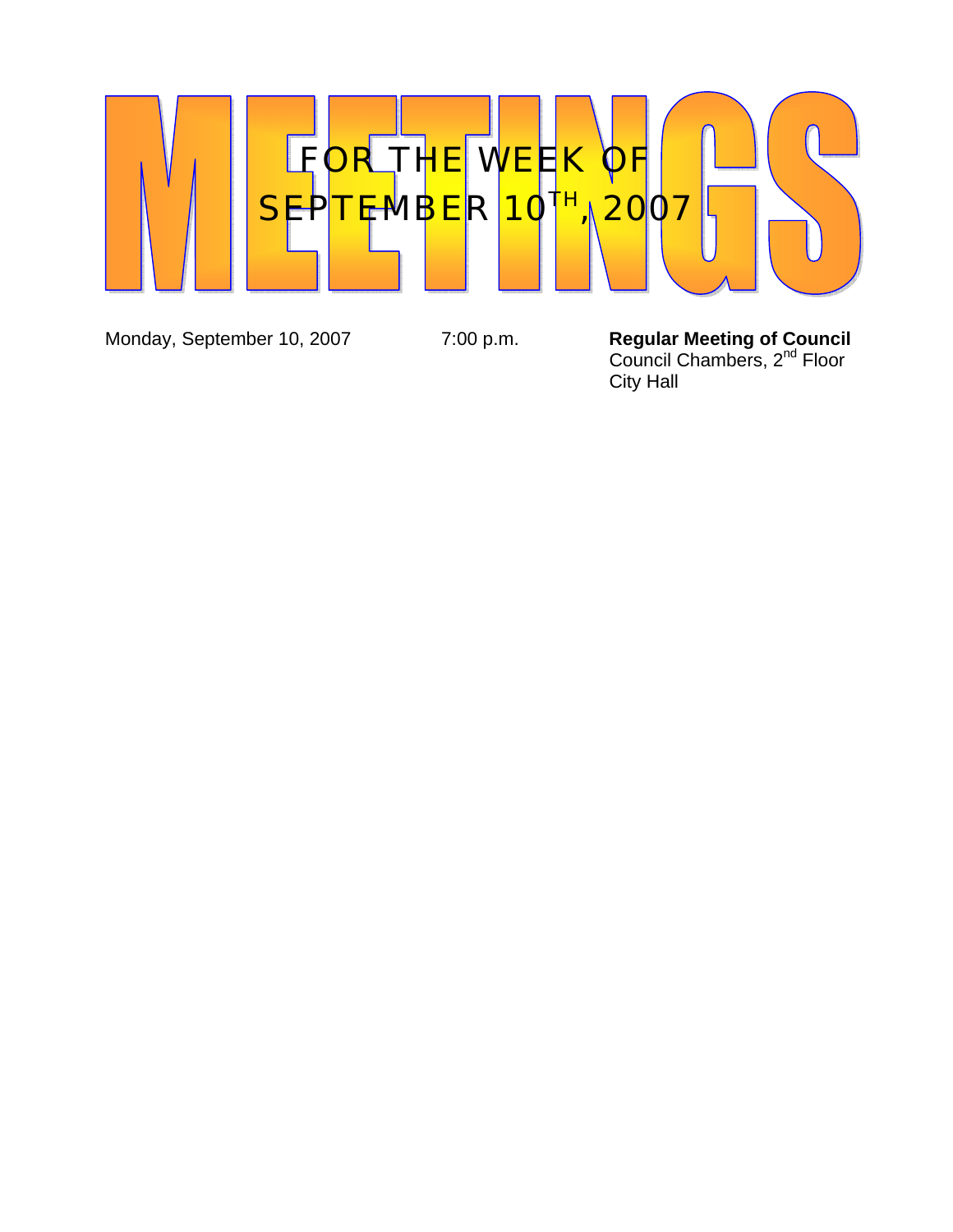# **THE CORPORATION OF THE CITY OF NORTH BAY REGULAR MEETING OF COUNCIL HELD MONDAY, SEPTEMBER 10TH, 2007**

## **PUBLIC PRESENTATIONS:**

Jean-Marc Filion re Otter Lake Derek Shogren re Summer in the Park

## **PUBLIC MEETING MINUTES:**

Monday, August 20, 2007 Tuesday, September 4, 2007

## **CLOSED MEETING MINUTES (available for Council viewing in the Clerk's Office):**

Monday, August 20, 2007 Tuesday, September 4, 2007

### **COMMITTEE REPORTS:**

General Government Committee Report No. 2007-09 General Government Committee Report No. 2007-10 General Government Committee Report No. 2007-11 Community Services Committee Report No. 2007-21 Community Services Committee Report No. 2007-22

## **CORRESPONDENCE:**

- 1. Report from C.M. Conrad dated August 10, 2007 re 2008 Council and Standing Committees Meeting Schedule (C00/2008/MEETI/HR2008).
- 2. Report from J. Manning/B.A. Rogers dated August 13, 2007 re Tender 2007-70, Supply of highway coarse bulk winter salt (F18/2007/TENDE/GENERAL).
- 3. Rezoning application by North Bay Aviation Ltd. Anita Avenue (D14/2007/NBAL/ ANITAAVE).
- 4. Report from J. Manning/B.A. Rogers dated August 16, 2007 re Tender 2007-72, Haulage of bulk road salt (F18/2007/TENDE/GENERAL).
- 5. Report from B.A. Rogers/R. Mimee dated September 5, 2007 re Capital Project Status Report - June 2007 (F05/2007/CPSR/GENERAL).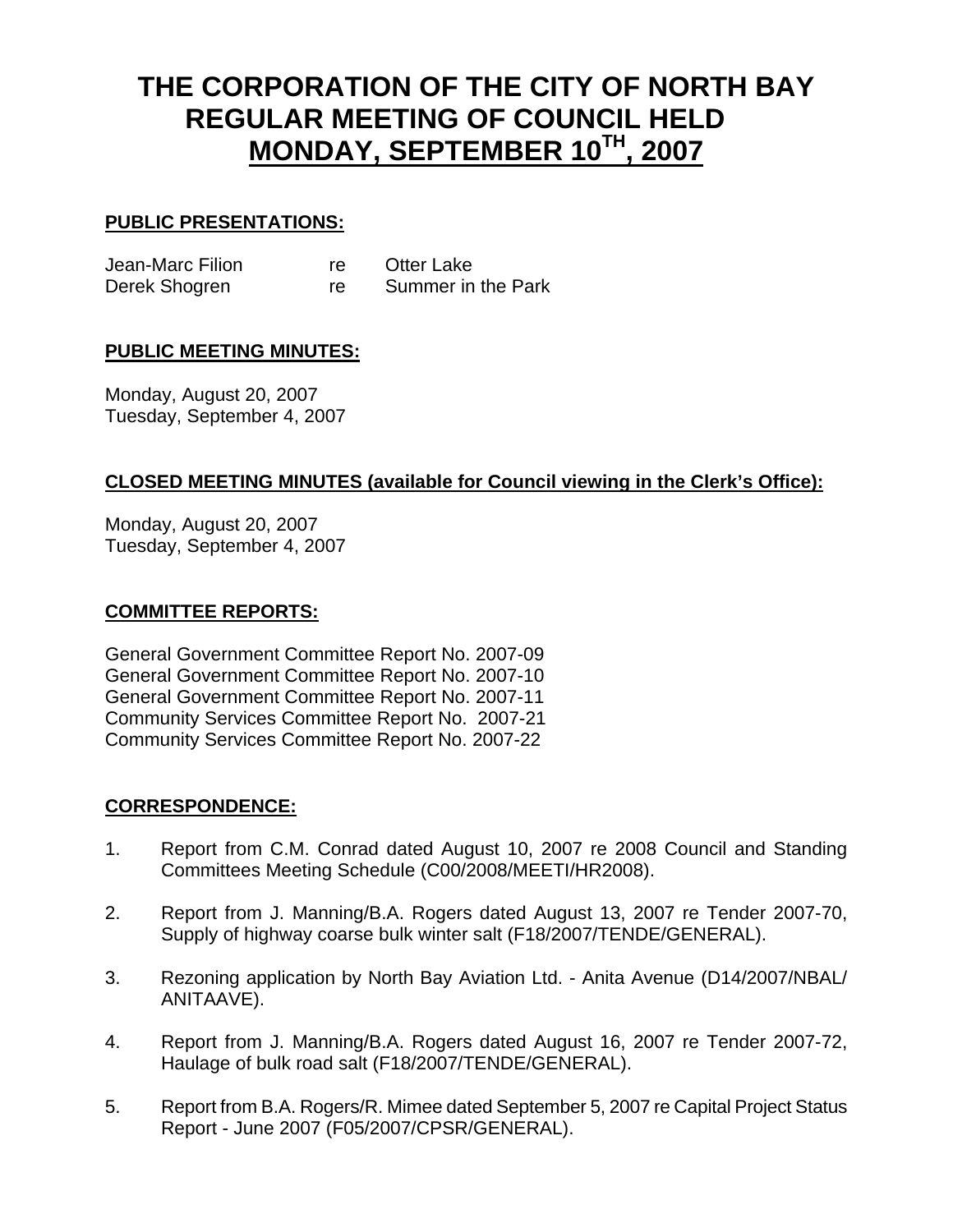- 6. Report from A. Lang/D. Carvell dated August 30, 2007 re Ontario Bus Replacement Program - 2007 Allocation (F05/2007/TRANS/PR78).
- 7. Report from D. Carvell dated September 5, 2007 re Ontario Bus Replacement Program (F05/2007/TRANS/PR78).
- 8. Report from J. Houston dated September 5, 2007 re 2009 World Junior Hockey Championship, Pre-Competition Camp - Request for Proposal (R00/2007/ PARKS/GENERAL).
- 9. Report from J.D. Knox dated September 5, 2007 re Naming of Transit Terminal (T03/2007/TRANS/GENERAL).
- 10. Report from J. Manning/B.A. Rogers dated September 4, 2007 re RFP 2007-74, Detailed design and tender preparation of the Airport Pumping Station, standpipe and watermain improvements (F05/2007/AIRPO/PR02WS).
- 11. Report from J. Manning/B.A. Rogers dated September 4, 2007 re Tender 2007-46, Asphalt concrete pavement & rehabilitation of various urban roads (F05/2007/PUBWO/PR01RD).
- 12. Report from J. Manning/B.A. Rogers dated September 4, 2007 re Tender 2007-82, Supply and installation of playground equipment (F05/2007/PARKS/PR72PR).

## **BY-LAWS FOR CONSIDERATION:**

#### **General Government - First, Second and Third readings:**

By-Law No. 2007-187 to authorize the sale of lands to VIvianne St. Jacques (Copeland Street).

By-Law No. 2007-190 to prescribe the form and manner and times for the provision of notice.

#### **Community Services - First, Second and Third readings:**

By-Law No. 2007-174 to rezone certain lands on Third Avenue (City of North Bay).

By-Law No. 2007-184 to rezone certain lands on Duke Street (1038634 Ontario Inc. - Duke Street West).

By-Law No. 2007-191 to execute an Agreement with the Minister of Transportation relating to the Ontario Bus Replacement Program.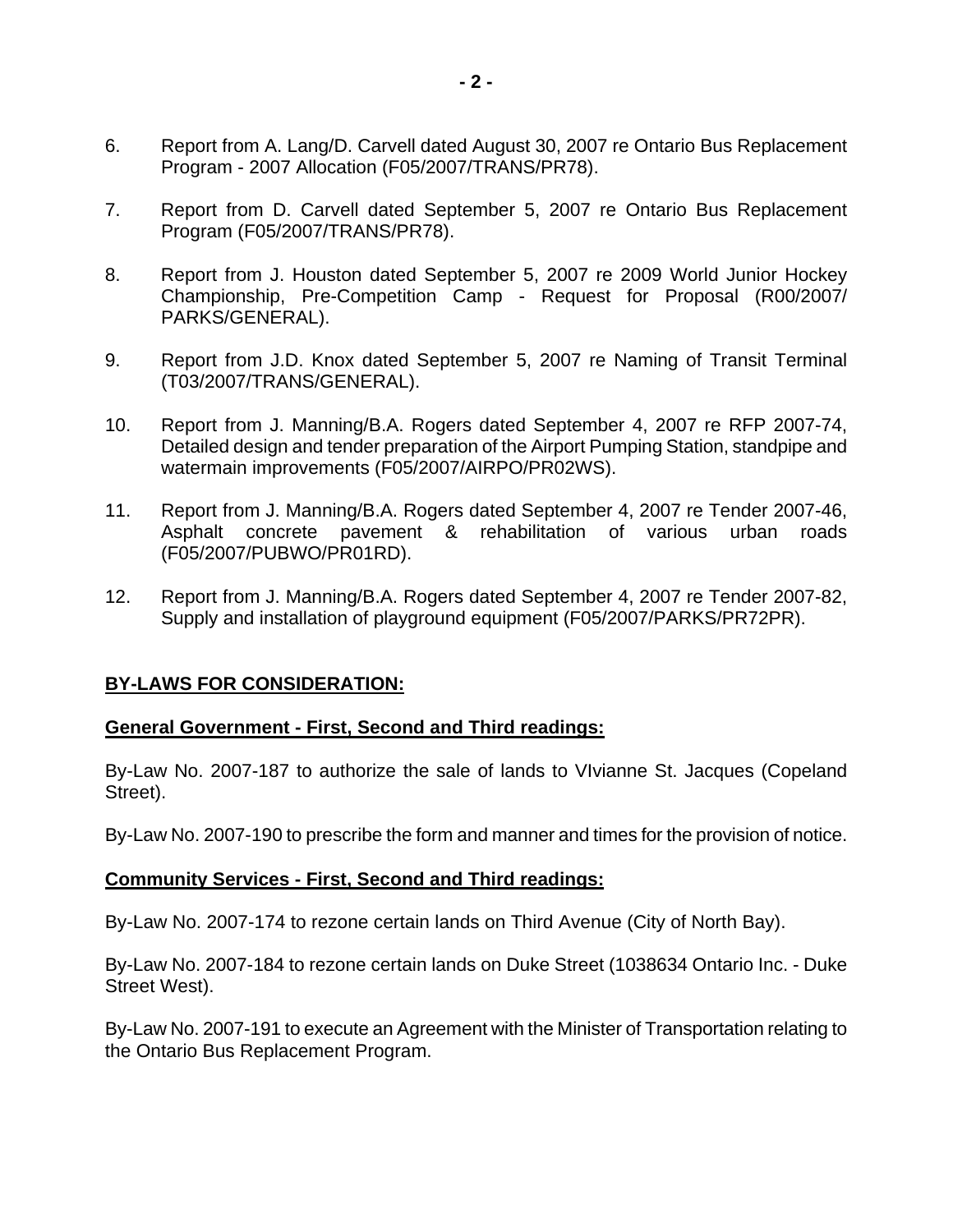## **Engineering & Works - First, Second and Third readings:**

By-Law No. 2007-186 to execute an Agreement with Gap Construction Company Limited relating to the Algonquin Avenue and Area Road Reconstruction (Phase 1 - Algonquin Avenue and Front Street).

By-Law No. 2007-192 to execute an Agreement with Pioneer Construction Inc. relating to the supply of aggregate material.

## **MOTIONS:**

| <b>Councillor Mendicino</b> | 2008 Heritage Festival |
|-----------------------------|------------------------|
| <b>Councillor Chirico</b>   | Otter Lake             |

# **IN-CAMERA CORRESPONDENCE:**

- 13. *Confidential* report from M.B. Burke dated August 29, 2007 re Property matter.
- 14. *Confidential* report from M.B. Burke dated August 30, 2007 re Property matter.
- 15. *Confidential* report from J. Manning/B.A. Rogers dated August 14, 2007 re Property matter.
- 16. *Confidential* report from M.B. Burke dated August 30, 2007 re Property matter.
- 17. *Confidential* report from B. Hillier dated September 4, 2007 re Property matter.
- 18. *Confidential* report from M.B. Burke dated September 4, 2007 re Litigation matter.
- 19. *Confidential* report from M.B. Burke dated September 5, 2007 re Property matter.
- 20. *Confidential* report from M.B. Burke dated September 5, 2007 re Property matter.
- 21. *Confidential* report from M.B. Burke dated August 28, 2007 re Property matter.

# **MOTION FOR RECONSIDERATION:**

## **QUESTIONS & ENQUIRIES:**

# **GIVING NOTICE:**

# **ADJOURNMENT:**